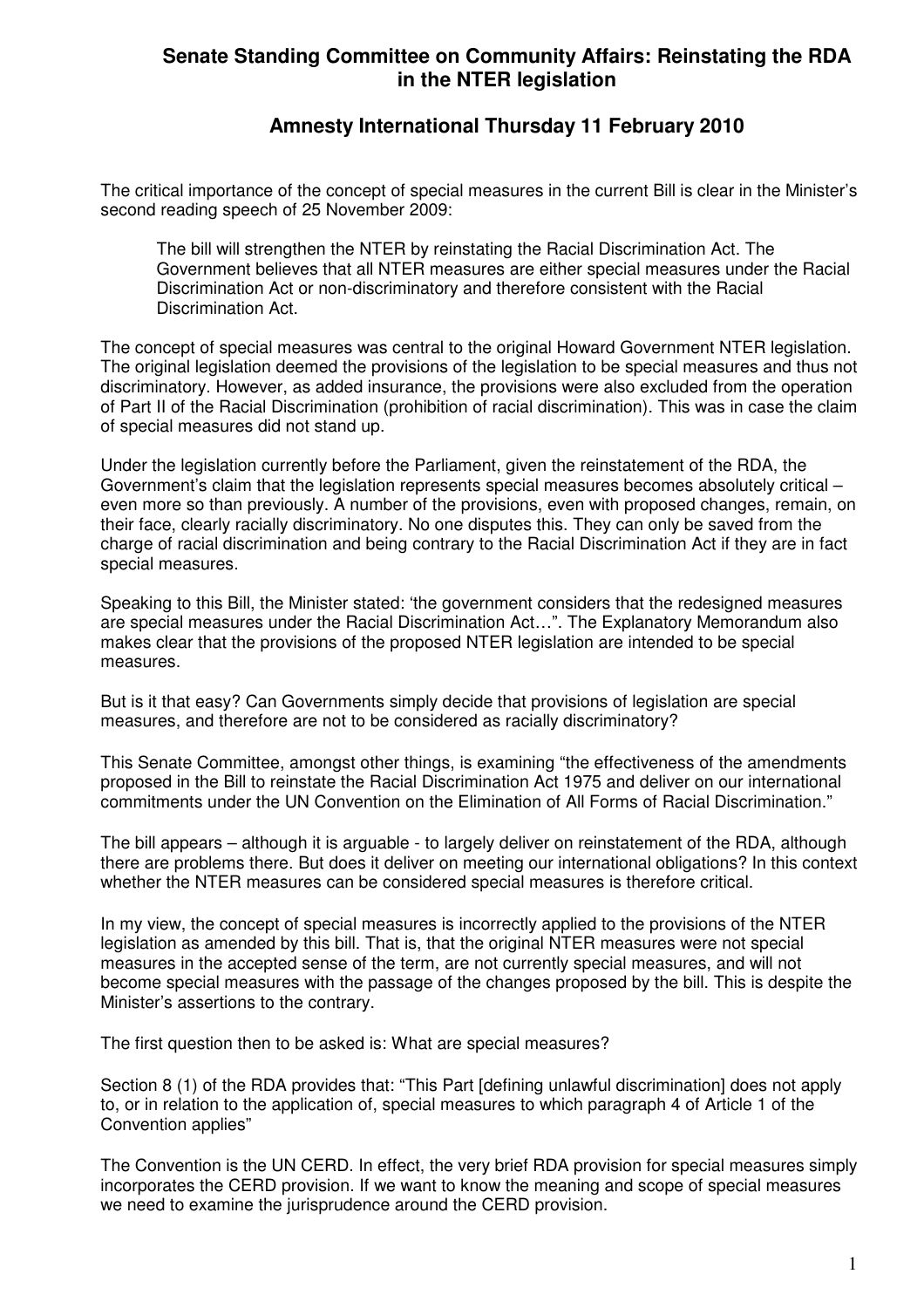There is considerable authoritative discussion of special measures. In particular I would draw the attention of the Committee to the recent CERD General Recommendation No 32 of August 2009 on the meaning and scope of special measures in the Convention.

What is clear from comprehensive examination of this General Recommendation and other relevant material is that special measures relate to, and only to, positive discrimination. By positive discrimination I mean what is often termed affirmative action, or sometimes 'reverse discrimination'. Such measures are all about providing support or assistance or rights above and beyond what the rest of the society has.

Thus, to overcome historic injustice and systemic discrimination it is recognised in CERD and other places that affirmative measures may be needed for a time to provide real as well as formal equality. Such measures, provided they meet certain criteria, are not considered discriminatory even though they favour one group over others. However, it is just because they do favour one group that they should be time limited. Even positive discrimination should not become entrenched.

Examples of special measures include affirmative employment practices, and legislation such as the Corporations (Aboriginal and Torres Strait Islander) Act 2006 and the Abstudy scheme – these are situations where something extra and additional is provided for Indigenous Australians, but where nothing, and I emphasise nothing, of their normal citizenship rights are subtracted.

Special measures have nothing to do with negative discrimination, that is where the rights of one group are reduced or restricted in comparison to other citizens. Special measures cannot be used to justify negative discrimination. This is so even if the intent is benign. As far as I can see, special measures have never been contemplated to apply to negative discrimination, where rights are reduced or removed.

Yet this is precisely what the claim for special measures in the NTER does. It attempts to justify a reduction of rights for Indigenous Australians against other citizens on the grounds that it is in their interest. Such measures are clearly a reduction in the integrity of the citizenship of the affected Indigenous Australians. They are no longer equal before the law in certain respects. It is a return to pre 1967 days.

This is not only claimed to be for their own good, but is paraded as being within the law and spirit of special measures. This a truly startling assertion.

Without wishing to sound unduly dramatic, I see this as a travesty of the meaning, purpose and scope of special measures whether within the RDA or its parent Convention the CERD.

But, even where special measures are legitimate, they have to meet accepted criteria, one of which is that they are not simply imposed on the supposed beneficiaries. This point has been made frequently, including in Australia by Justice Brennan in the Gerhardy v Brown 1985 decision. The guarantee against such imposition is consultation.

In this context, the Government has made much of the consultation process it undertook leading up to the current bill. However, the Government's claims for a comprehensive and meaningful consultation process merit careful scrutiny and should not be accepted at face value.

There is not the time to detail the many apparent problems with the process, but like a number of observers I believe that, without wishing to criticise the individual officers involved, there are significant doubts about the efficacy of the consultations that took place in the Northern Territory.

However, by way of example, there were four tiers to the consultation process. Tier one consisted of: comprehensive consultations with key interest groups (stakeholders) in each of the prescribed areas. It is targeted at individuals and interest groups e.g. men, women, youth, community based organisations, families, clans, and tribes and is expected to reach up to 10 groups per community, resulting in possibly 700 consultations, and Tier 4: Five major stakeholder workshops – four involving the peak Indigenous organisations in the NT; and one specifically for the NT Indigenous Affairs Advisory Council. These two tiers were simply outside the remit of the independent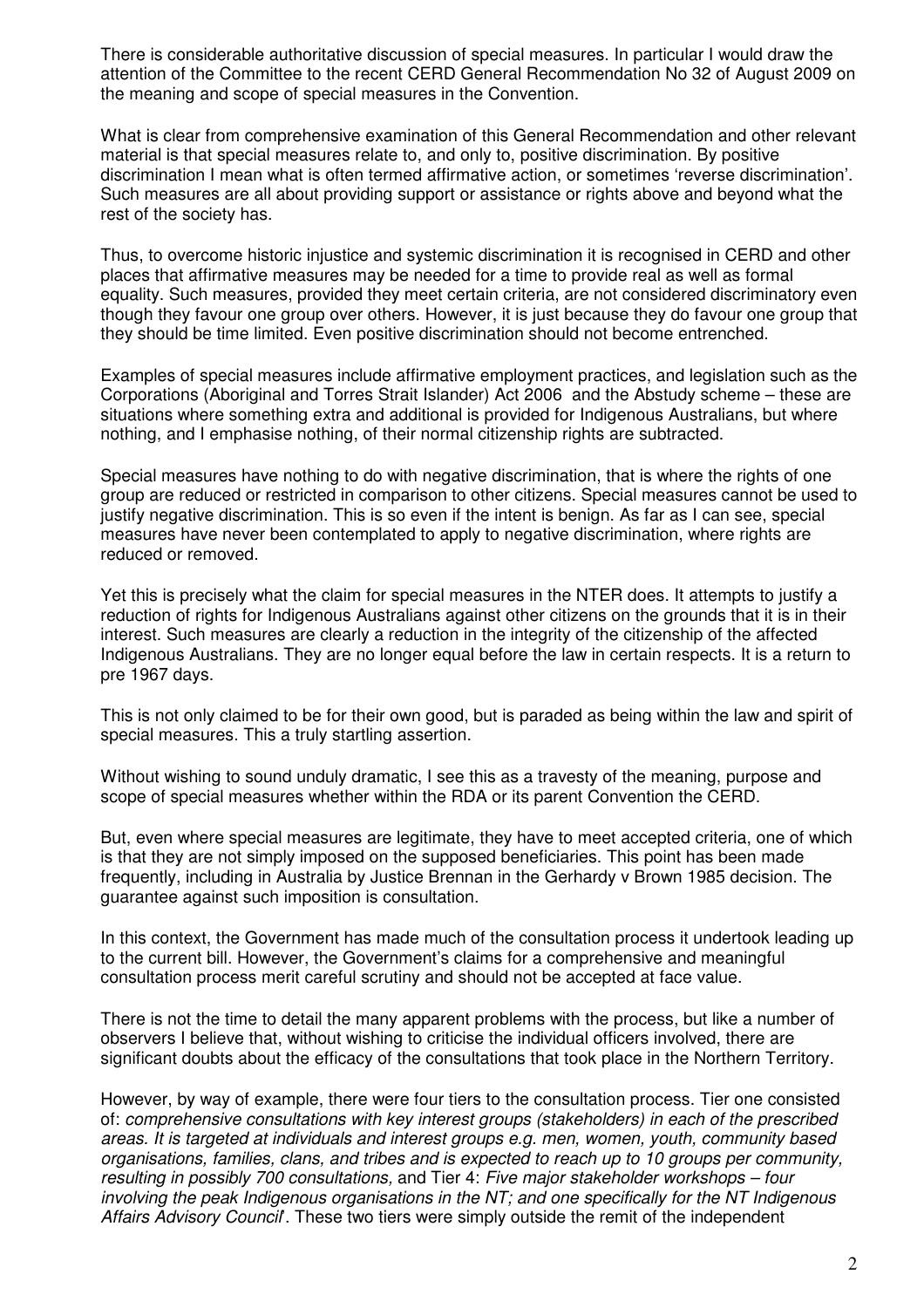consultants tasked to monitor the consultation process, CIRCA (Cultural and Indigenous Research Centre Australia). To quote from the CIRCA report:

The observations of the Tier 1 and Tier 4 meetings were outside our terms of reference for this project, and therefore CIRCA is not able to comment on the implementation of these important components of the strategy.

So, we simply have no independent verification of the efficacy of major parts of the consultation process. Even with the tier 3 consultations, (a series of regional level consultations) which did fall within its remit. CIRCA monitored just one of these meetings. That meeting, held in Katherine, CIRCA reports was fine as far as it went. However, a number of communities in the region were not present including highly significant communities such a Lajamanu, Ngukurr and Borroloola. It is in fact not clear how comprehensive the consultation process was.

The Government's own report on the engagement process identified key themes and messages that had emerged from the process. One was:

a pervasive feeling amongst Aboriginal people in the Northern Territory that different standards have been applied to them, compared with other Australians, and that the NTER has accentuated racial divisions in some communities and townships.

This is the gist of the situation. The NTER has been perceived widely ('pervasive' in the words of the Government's own report) to date as negative discrimination by the supposed beneficiaries. Discrimination is both an objective phenomenon and a subjective one. Felt discrimination is demoralising – it robs one of one's feeling of worth and belonging. There seems little in the proposed bill to counter this demoralising aspect. Again, this is hardly what is to be expected from 'special measures'.

Racially-based laws can always find their justification (eg apartheid) but they are never just. Even where based on the best of intentions, race-based legislation sets a dangerous precedent and introduces a moral ambivalence into the national legislative corpus.

In respect of changes to a number of provisions that are redesigned, in the words of the Minister, 'so that they are more sustainable and more clearly special measures under the Racial Discrimination Act', it does not appear that the changes achieve those goals.

For example, the proposed changes to the compulsory 5 year lease arrangements do not change this directly negative discrimination into a benign special measure. The changes include making it clear that mining and exploration are not permitted on the 5 year leases (really only a point of clarification or reassurance) and requiring that the five-year leases be administered with regard to the body of traditions, observances, customs and beliefs of Indigenous people generally or of a particular group of Indigenous people, as those traditions, observances, customs and beliefs apply in relation to the land covered by the lease. The latter commitment is vague, and pointedly makes no reference to traditional owners who, in contrast to the provisions of the ALRA, appear only to have a role in the scheme of administration of the leased areas as the Government sees fit.

In effect, the leases represent an excision of Aboriginal land held under the ALRA Act. And although the relative area of land may be small, it is where the majority of the Aboriginal population living on Aboriginal land reside.

As well, it is the clear policy intent to turn these 5 year leases into long term leases. Hence the proposed change in the bill to allow land owners to request good faith negotiations. Rather than being an improvement, this takes the measure further from being a special measure. The clear intent is that the compulsory 5 year acquisition of Aboriginal land is to be seamlessly turned into a long term arrangement.

The central human right of Aboriginal people to own, occupy, control and use their land, recognised in international law, is directly undercut by these provisions. And there is little 'voluntary' in leases in exchange for housing and other key services for people who are impoverished and living in appalling overcrowding.